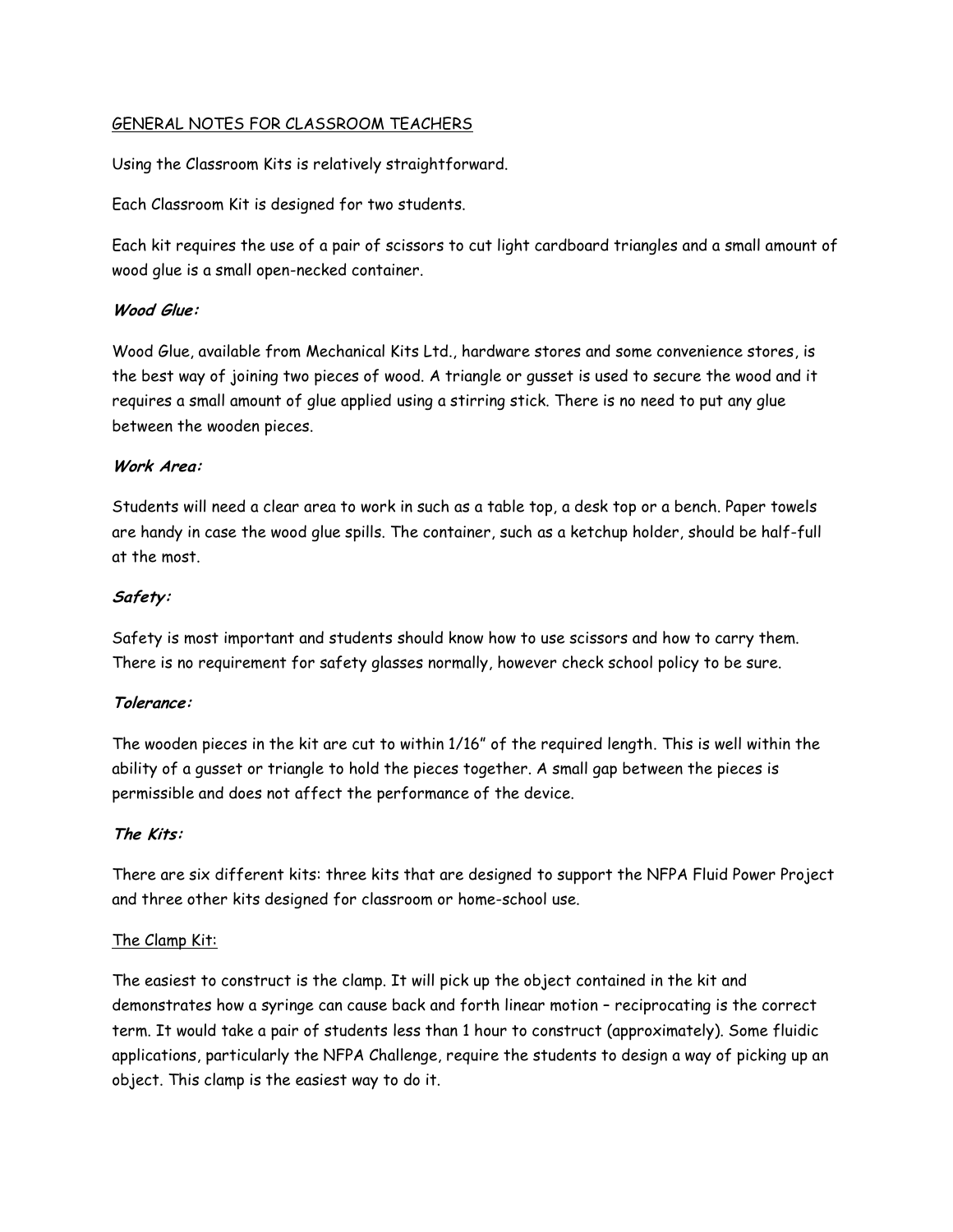Using this kit the students understand a closed system where air is passed between the two syringes only and the concept of linear motion

# The Lifter Kit:

This device works in the same way as an industrial lifter, for example a lifting platform. It takes 2 hours for a pair of students to construct (approximately). This is the model the students build at the Challenge Event Workshop. The Lifter is controlled by the action of a syringe or cylinder using air or pneumatic pressure applied by another syringe of equal volume.

# The Rotational Arm Kit:

This kit demonstrates how a syringe can be used to cause rotary motion. It is the same principle as a robot arm turning or a back hoe rotating. It would take a pair of students 1 hour to construct or less. This kit demonstrates how to control a rotating base and/or arm. Most fluidic applications require a rotating movement and it is important to understand that both the arm and the mounting of the cylinder/syringe have to rotate to accommodate the syringe's linear motion. In this way the linear in/out movement of the plunger may be effectively transferred into the rotational movement of the arm.

## Pneumatic Arm Kit:

A 3-action pneumatic arm that combines the three basic functions: lift up and down; turn left and right, and clamping or grabbing. This kit requires no tools except scissors and some wood glue to construct as the pieces are pre-cut and drilled. Once tested and used pneumatically, water may be used in the cylinder-syringes and the arm becomes hydraulic. This is a fairly complex kit and requires at least 4 hours to construct.

### Windmill Kit:

A hand-cranked Windmill kit that requires only scissors and wood glue, as the pieces are pre-cut. This kit is appropriate for grades 4 through 6 and demonstrates how pulleys can be combined to transformation movement. It is an effective illustration of the concept of ratio and therefore fractions. This kit takes at least 2 hours to construct.

### Wheels & Axles Kit:

This Classroom kit builds one (1) vehicle. It requires only scissors and wood glue to construct as the pieces are pre-cut. It is appropriate for grades 1 through 3 and enables students to explore factors that influence force and movement including the size of wheels, mass of the vehicle and friction of the surface it runs on. Three (3) sizes of wheels are included. This kit takes about an hour to construct.